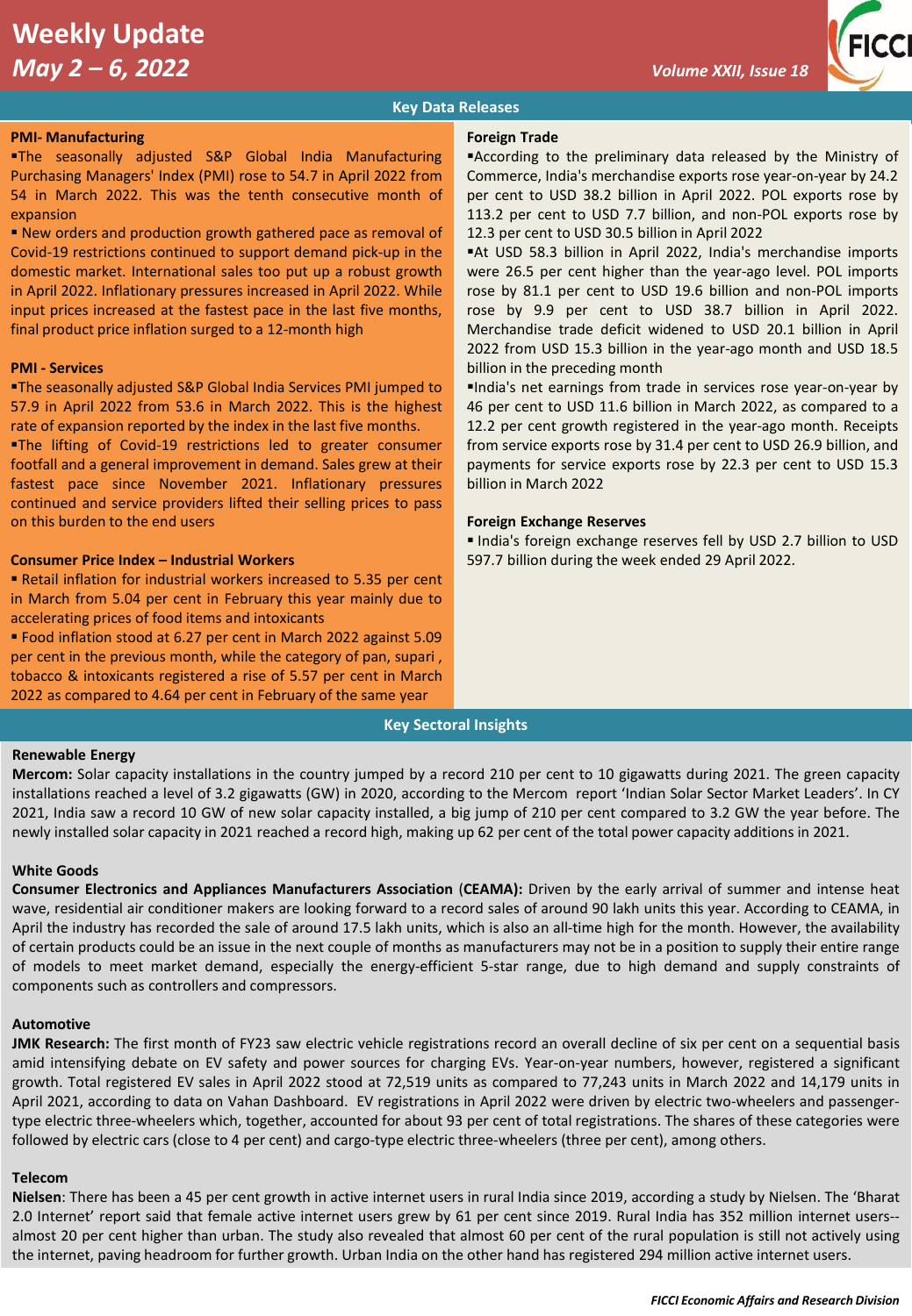# **Weekly Update**  *May 2 – 6, 2022*



# **Upsides Downsides**

**The GST collection in April touched the highest-ever level of about Rs** 1.68 lakh crore, up 20 per cent from the year-ago period, on improved compliance and recovery in business activity. An improvement in the compliance behaviour has been a result of various measures taken by the tax administration to nudge taxpayers to file returns timely, to making compliance easier and strict enforcement action was taken against errant taxpayers identified.

▪Unified Payments Interface (UPI) hit a record high in April with 558 crore transactions amounting to ₹9.83-lakh crore, the highest for the payment platform — both in terms of volume and value of transactions — since its inception.

▪Purchase of defence-related goods and services by the Defence Ministry from micro, small and medium enterprises (MSMEs) and others on the government's business-to-government (B2G) portal Government eMarketplace (GEM) jumped over 250 per cent in the financial year 2021-22 from the previous year. Procurement orders through GeM reached an all-time high of Rs 15,047.98 crore during FY22.

▪Toll collection through the FASTag network reported a 3.02 per cent rise to Rs 4218.89 crores during April 2022 compared with March 2022. The increase is despite the number of transactions declining from 270.41 million in March 2022 to 265.98 million in April 2022. According to analysts, the rise in collections is on the back of toll rates being hiked from April 1, 2022.

▪Automobile retail sales in India increased by 37 per cent in April on a low base of COVID-hit April last year, according to automobile dealers' body FADA. Total sales across categories rose to 16,27,975 units in April, as compared to 11,87,771 units in the year-ago period. On a year-on-year basis, all vehicle categories including passenger vehicles and two-wheelers were up as compared with April last year. Passenger vehicles registrations stood at 2,64,342 units last month, up 25 per cent from 2,10,682 units in April last year.

**The Ministry of Road Transport and Highways (MoRTH) aims to** construct a record 18,000 km of highways in 2022-23 at a pace of 50 km per day. The target for the current fiscal is 33 per cent higher than the previous fiscal. In 2021-22, the ministry had initially set the pace of highway construction at 40 km per day. However, it was later revised to 32 km per day at 12,000 km for the full fiscal. The government, through its implementing agencies, reportedly constructed 10,457 km of national highways (NHs) in 2021-22, which was a 24 per cent decrease from 2020-21

▪India's unemployment rate rose to 7.83% in April from 7.60% in March, according to CMIE data. The urban unemployment rate rose to 9.22% in April from 8.28% the previous month, while the rural unemployment rate slipped to 7.18% from 7.29%, the data showed. The highest unemployment rate of 34.5% was recorded in the northern state of Haryana, followed by 28.8% in Rajasthan.

▪Fundraising through emerging investment instruments — REITs and InvITs — plunged 59 per cent to Rs 22,145 crore in 2021-22 primarily on account of uncertainty around the world and volatility in the stock market. In comparison, Rs 54,731 crore was raised in 2020-21.

▪Jet fuel prices were hiked by 3.22 per cent, the ninth straight increase this year, to an all-time high, reflecting a surge in global energy prices. The price of aviation turbine fuel (ATF) was hiked by Rs 3,649.13 per kilolitre, or 3.22 per cent, to Rs 1,16,851.46 per kl (Rs 116.8 per litre) in the national capital.

**The Ministry of Ports, Shipping and Waterways has been** able to monetize three projects worth approximately Rs 1000 crore, falling significantly short of the target of Rs 6924 crore from 13 projects for this fiscal year, having been able to award projects worth only 14 per cent of the target amount in 2021-22.

▪India fell short of domestic coal supply targets to utilities by 7.6% in April, as output from mines owned by companies for self-use were 33% lower than required and a shortage of trains for delivery further exacerbated a crippling power crisis. India's supply to the power sector in April was 61.72 million tonnes, 7.6% lower than the target of 66.8 million tonnes.

■A year after the government identified total companies with a turnover of more than Rs 500 crore to onboard the trade receivables financing platform TReDS, the registration count is far from 100 per cent. According to the information available from the MSME Ministry, 4,714 such companies were identified by the Ministry of Corporate Affairs in April 2021. After filtering out companies registered on TReDS and which were central government enterprises, 1,661 companies (35.2 per cent) had registered themselves as of April 1, 2022, on the TReDS platform.

▪The pile-up of cargo ships at Shanghai port has impacted consumer durables companies in India, which rely largely on Chinese components. Employees at the Chinese port are apparently unable to report to work because of a Covidinduced lockdown. Demand for summer goods, such as refrigerators and air conditioners, has been rising in recent months. However, supply restrictions and rising inflation pushed input costs to all-time highs